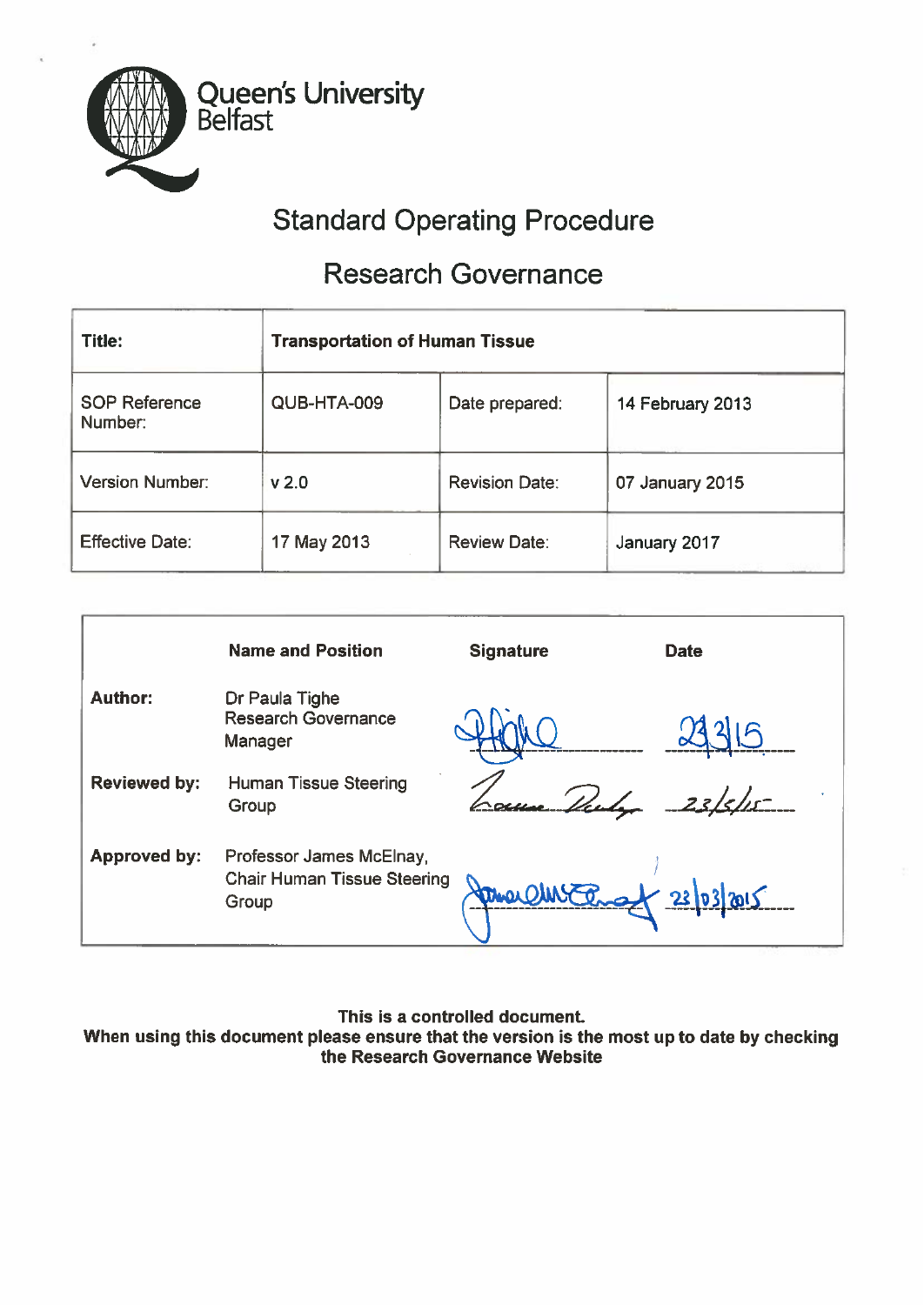# Do Not Copy

# Revision Log

| <b>Previous Version</b><br>number | Date of<br>Review/Modification | Reason for<br><b>Review/Modification</b>                    | <b>New Version Number</b> |
|-----------------------------------|--------------------------------|-------------------------------------------------------------|---------------------------|
| <b>QUB-HTA-011/01</b>             | 14/02/2013                     | Rewrite because of<br>integration to Research<br>Governance | v1.0                      |
| Final $v$ 1.0                     | 17/01/2015                     | <b>Periodic Review</b>                                      | Final $v$ 2.0             |

 $\hat{L}$ 

 $\frac{N}{2}$  .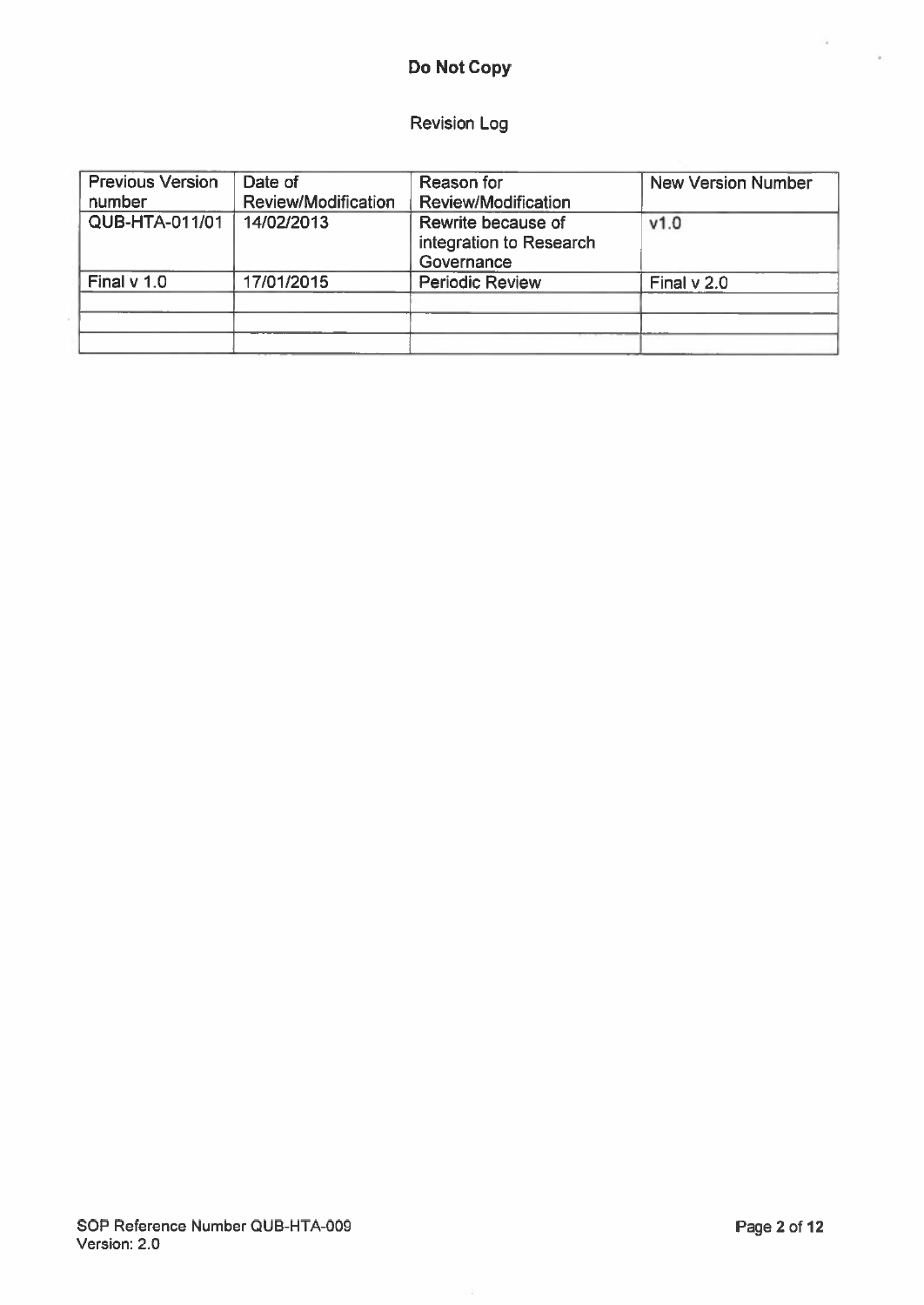# 1. Purpose

This Standard Operating Procedure (SOP) describes the processes required for the transportation of human tissue as defined by the Human Tissue Act 2004 (HT Act).

## 2. Introduction

The HT Act came into force on the 1 September 2006 and provides <sup>a</sup> framework for regulation of research involving the removal, storage, use and disposal of human tissue. Relevant material must be packaged and transported in accordance with any applicable regulations for hazardous material. This SOP should be read in conjunction with the Human Tissue Authority (HTA) Code of practice 8 - Import and expor<sup>t</sup> of human bodies, body parts and tissue.

## 3. Scope

This SOP applies to all members of University staff; both academic and suppor<sup>t</sup> staff as defined by Statute 1 and including honorary staff and students who are involved in the transportation of relevant material in the areas under the HTA research licences at Queen's University Belfast.

Note: Human tissue samples collected as par<sup>t</sup> of <sup>a</sup> clinical trial of an investigative medicinal product (CTIMP) or samples acquired from the Northern Ireland Biobank will have their own procedures and requirements and should not follow this SOP.

## 4. Responsibilities

# 4.1 Designated Individual

The Designated Individual (Dl) is responsible for ensuring that appropriate transportation procedures are in place and that the storage premises are suitable as required by the terms of the HTA licence.

#### 4.2 Person Designated

The Person Designated (PD) is responsible for referring researchers to the IATA trained member of staff for his/her area as appropriate.

#### 4.3 Chief Investigator or Custodian

The Chief Investigator (CI) or custodian of the material is responsible for contacting the IATA trained member of staff for his/her area to ensure all relevant material is transported appropriately in accordance with this SOP and any applicable legislation. The CI or custodian must ensure that any individuals delegated responsibilities related to the transportation of human tissue are suitably trained to undertake the tasks.

#### 4.4 Researcher and Support Staff

The researcher and/or other suppor<sup>t</sup> staff delegated the tasks related to the transportation of human tissue samples must ensure that these tasks are carried out in accordance with this SOP and any applicable legislation.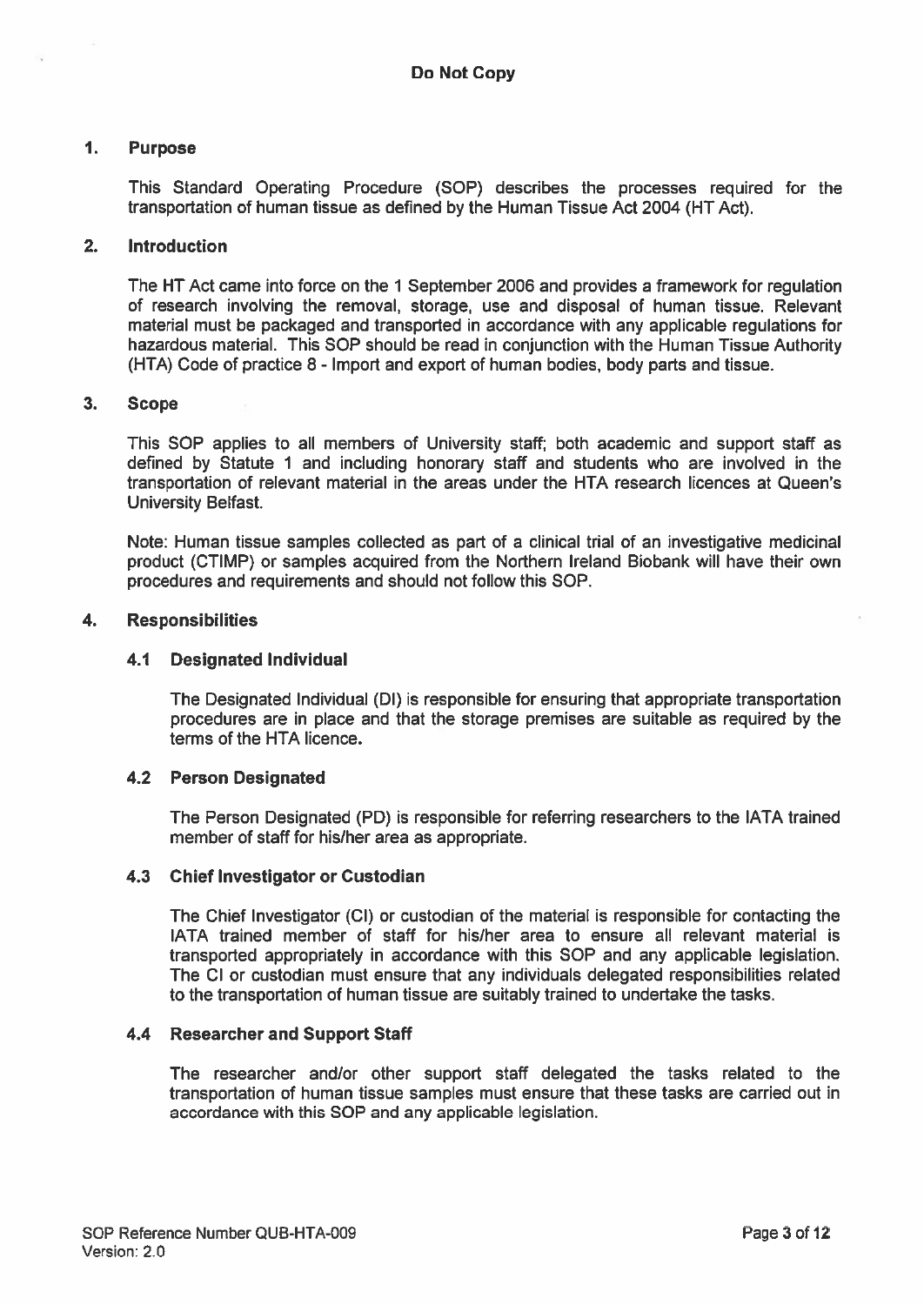# 5. Procedure

## 5.1 General

In circumstances where material collected before or after the implementation of the HT Act, is being transferred from the University to another organisation, and there are no existing research agreements in place to govern the transfer (e.g. Service Level Agreement (SLA), collaboration agreemen<sup>t</sup> or clinical trial agreement) then <sup>a</sup> Material Transfer Agreement (MTA) is required.

Where <sup>a</sup> MTA is required, authorised signatories from the sending and receiving organisations must both sign the agreemen<sup>t</sup> before any samples are sent.

The sender (Cl or custodian) must ensure that appropriate consent and ethical approval is in place to use the material for the purpose for which it is being transferred.

For tissue transported within Northern Ireland, England or Wales, the receiving organisation must hold <sup>a</sup> licence from the Human Tissue Authority (unless the material will be rendered acellular or analysed immediately, disposed of appropriately and not stored) or ethical approval from <sup>a</sup> recognised Research Ethics Committee (REC) must be in place. For exported samples the receiving organisation must be compliant with the regulations in force in the destination country.

Relevant material must be packaged and transported in accordance with any applicable regulations for dangerous goods (e.g. the Carriage of Dangerous Goods and Use of Transportable Pressure Equipment Regulations (Northern Ireland) 2010 and subsequent amendments, the International Air Transport Association (IATA) Dangerous Goods Regulations, European Agreement concerning the International Carriage of Dangerous Goods by Road (ADR), Regulations Concerning the International Carriage of Dangerous Goods by Rail (RID), International Maritime Dangerous Goods (IMDG) Code).

All applicable health and safety policies and procedures must be adhered to. Risk assessments must be completed for all research activities involving human tissue including transportation. It is essential that all risks identified during the course of <sup>a</sup> scheduled purpose are appropriately recorded and acted upon.

A list of University staff trained in the transport and shipment of dangerous goods is available from the University's Safety Service. The trained staff members within each Centre/School should be contacted for advice and assistance on the transport of dangerous goods including human tissue.

## 5.2 Classification

For transport and shipping purposes infectious substances, including human tissue samples are categorised as Category A or Category B.

(i) Category A Infectious Substances are infectious substances in <sup>a</sup> form that when exposure occurs are capable of causing permanen<sup>t</sup> disability, life-threatening or fatal disease to humans or animals. An indicative list of Category A infectious substances can be found in Appendix 1. They are assigned the following UN numbers and shipping names: UN 2814—Infectious substance, affecting humans

UN 2900 — Infectious substance affecting animals only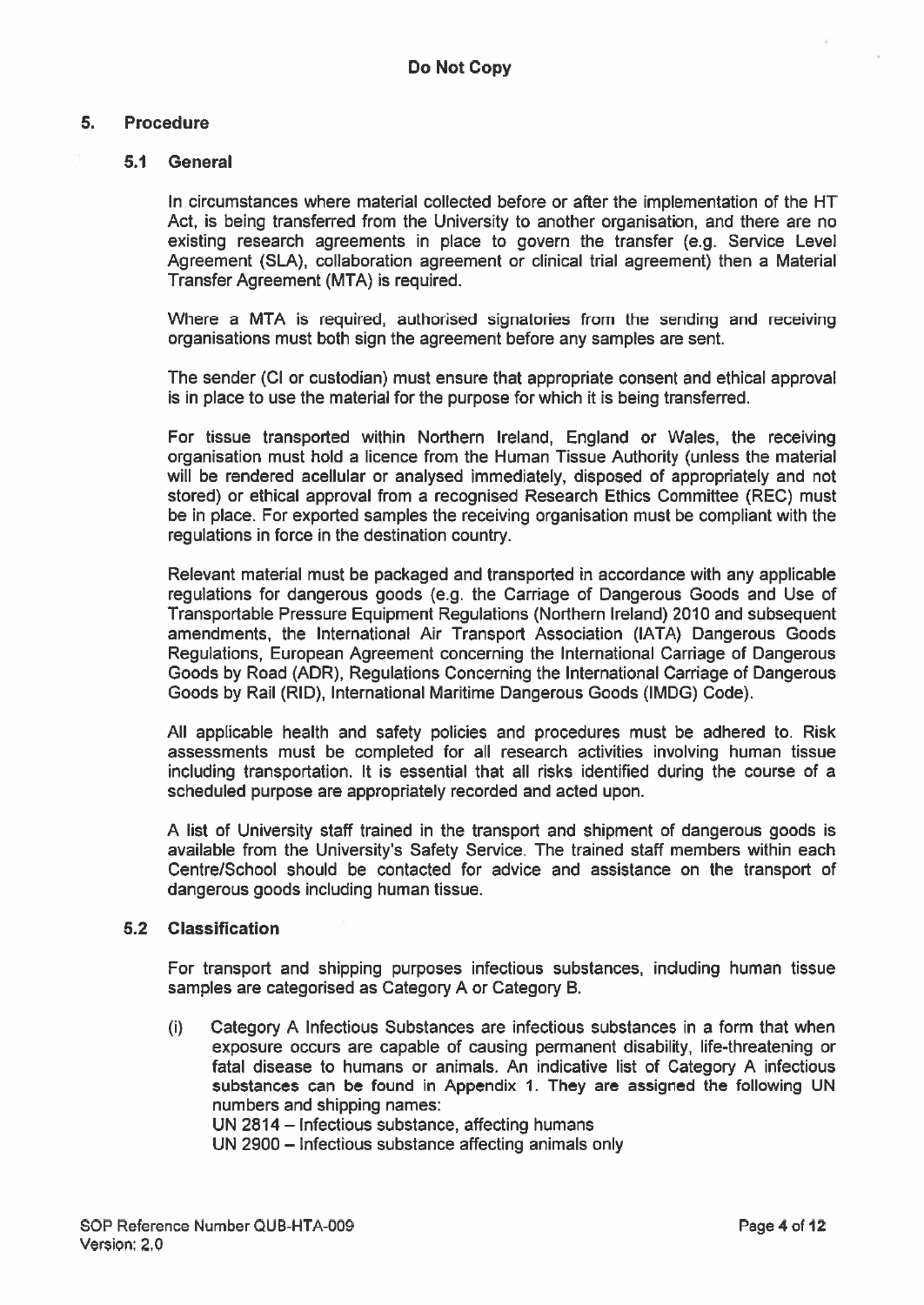Category A Infectious Substances must be packaged in accordance with Packing Instruction 620 (P1 620). Details of transport requirements for Category A infectious substances are not provided in this SOP. Advice must be sought from Safety Services prior to the transport of any Category A infectious substances.

 $(i)$  Category B Infectious Substances are infectious substances that do not meet the criteria for Category A. They are assigned the following UN number and shipping name:

UN 3373 — Biological Substance, Category B

## Exemptions:

Dried blood spots collected by applying <sup>a</sup> drop of blood onto absorbent material or faecal occult blood screening tests are exemp<sup>t</sup> from the classification requirements. Substances in <sup>a</sup> form whereby any pathogens have been neutralised or inactivated such that they no longer pose <sup>a</sup> health risk are not subject to the classifications above and associated regulations, unless they fall into another classification of dangerous goods.

# 5.3 Packaging

Category B Infectious Substances must be packaged in accordance with Packing Instruction 650 (P1 650). The packaging requirements of P1 650 are summarised in Appendix 2.

Human tissue samples which are exemp<sup>t</sup> from the regulations must be packaged in appropriate leak proof or break resistant containers to preven<sup>t</sup> contamination and minimise any possible risks associated with <sup>a</sup> breakage, spillage or leak. The packaging must be suitable and sufficiently robust for the planned mode of transport.

When shipping is undertaken by <sup>a</sup> third party (e.g. courier), the packaging requirements stipulated by the third party should also be adhered to when shipping samples.

# 5.4 Labelling

Category B Infectious Substances must be labelled in accordance with P1 650. The labelling requirements of P1 650 are summarised in Appendix 2.

For exemp<sup>t</sup> samples the package must be labelled 'EXEMPT HUMAN SPECIMEN'.

All labelling and marking must be clearly visible and sufficiently secure to withstand the mode of transport and remain legible.

Samples must be labelled with an appropriate identification code.

The name, address and contact details of the sender and the recipient must be clearly visible.

If previously used packaging is being re-used, any unnecessary or incorrect labels must be removed.

All necessary hazard information and handling labels must be applied.

When transport is undertaken by <sup>a</sup> third party (e.g. courier), any additional labelling guidelines supplied by the third party should be adhered to when shipping samples.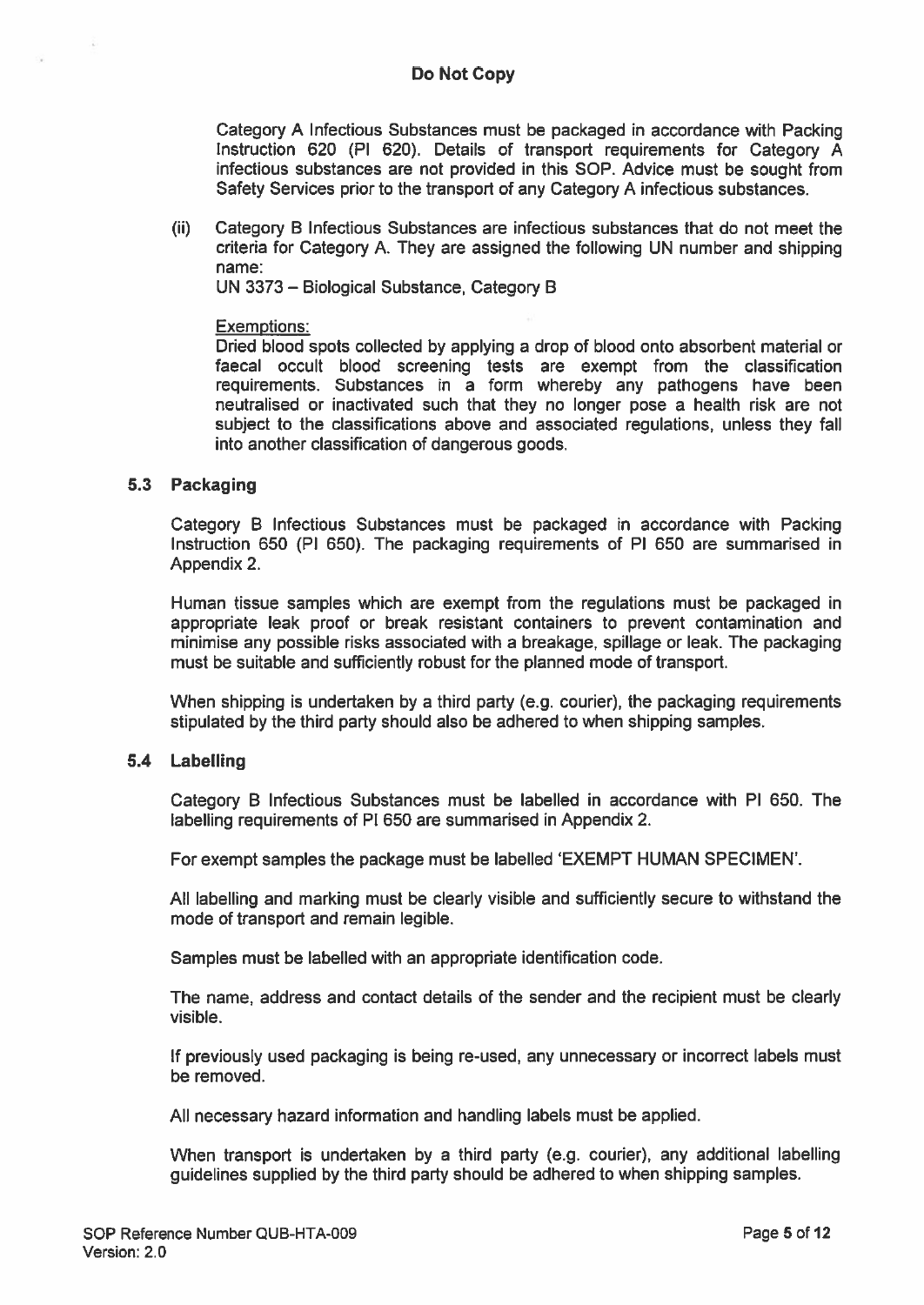# 5.5 Temperature Maintenance

Human tissue samples may require temperature maintenance during transportation and refrigerants such as cool packs, dry ice and liquid nitrogen may be used. Any refrigerants used must be packaged appropriately to maintain sample integrity and in accordance with any applicable legislation.

Consideration must be <sup>g</sup>iven to the amount of refrigerant to be packed to ensure the sample integrity is maintained during transport.

When human tissue samples are shipped by air and the package contains dry ice all applicable requirements of Packing Instruction 954 (P1 954) must be adhered to. Appendix 3 contains summary guidance for P1 954.

## 5.6 Chemical Preservation

Chemicals may be used to preserve or stabilise human tissue samples during transportation. Advice from University staff trained in the transport of dangerous goods should be sought to determine if the chemical substance(s) is considered dangerous goods for the purpose of transportation.

When the transportation process involves other chemical or biological hazards then <sup>a</sup> CQSHH assessment must be completed as appropriate.

<sup>A</sup> list of University staff trained in the transport and shipment of dangerous goods is available from the University's Safety Service.

## 5.7 Use of Third Parties

When <sup>a</sup> third party (e.g. professional courier) is used they should have established and reliable procedures for the transport of relevant material.

When <sup>a</sup> third party (e.g. courier) is used <sup>a</sup> secure tracking system should be in <sup>p</sup>lace to maintain traceability of relevant material during transport.

Consideration should be <sup>g</sup>iven to the dates and timing selected for transport. Sending samples destined to arrive on public holidays and/or weekends should be avoided unless the receiving organisation is prepared to accep<sup>t</sup> samples on such days. It is the responsibility of the sender to ensure the receiving organisation is aware of the transport of the relevant material and prepared for receipt.

Senders should be aware of the courier's time commitment for delivery and when temperature maintenance is required, use sufficient quantities of refrigerant to ensure sample integrity is maintained for the duration of transport. Consideration should also be given to possible delays in transport (e.g. at customs or due to adverse weather conditions) and the use of couriers who are prepared to replenish refrigerants in the event that delays occur

## 5.8 Use of Private Vehicles

If <sup>a</sup> private vehicle is to be used it is the responsibility of the registered owner to ensure that their insurance is valid for business use and the purpose of sample transport.

The packaging, labelling and marking requirements as described in Appendix <sup>2</sup> will apply for Category <sup>B</sup> infectious substances transported on public roads.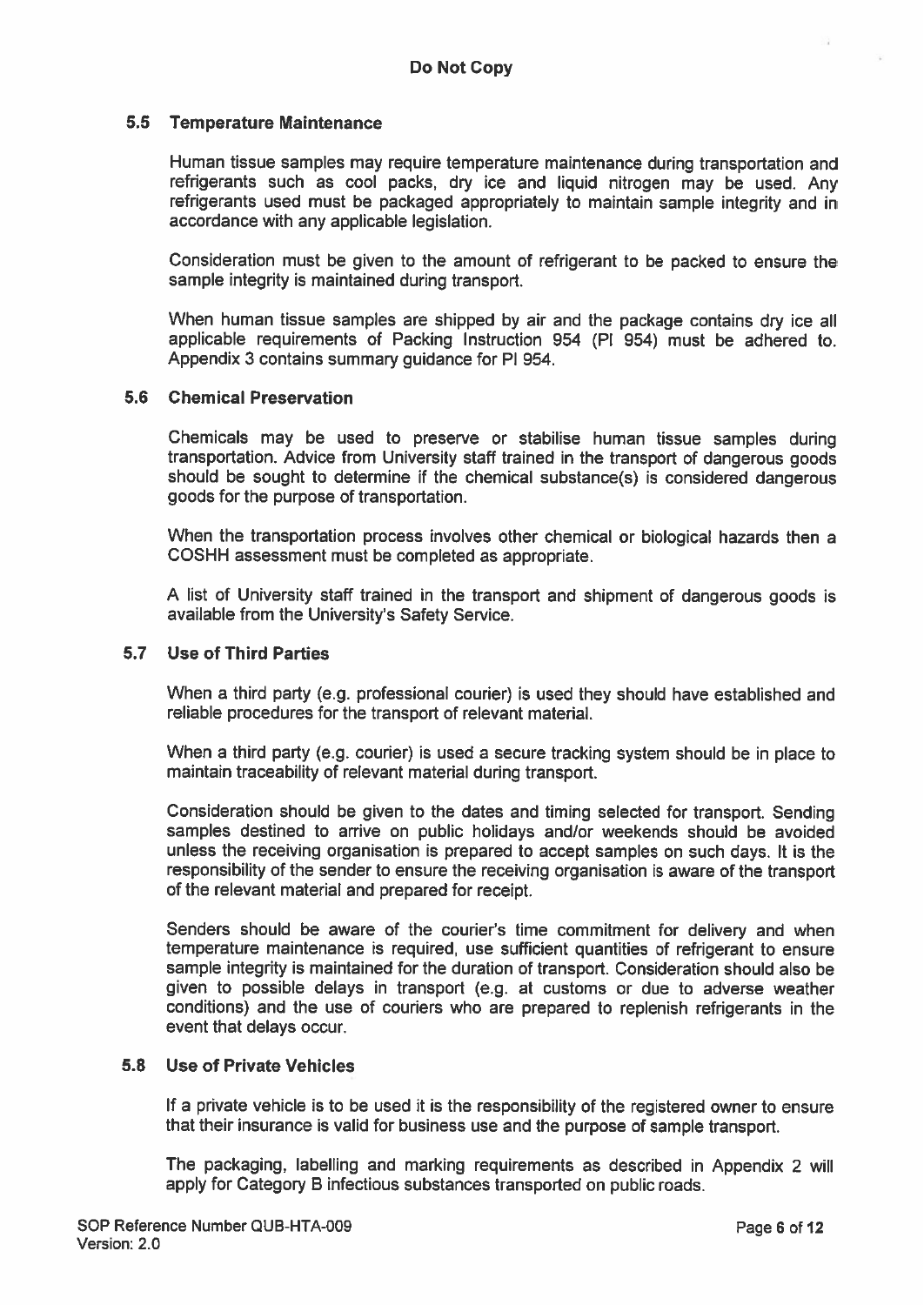Transport by road should be by <sup>a</sup> direct route and human tissue samples should not be left unattended unnecessarily in private vehicles.

## 5.9 Transportation between University premises

Samples transferred on foot between the University premises (and the Belfast Health and Social Care Trust) must be transported in appropriate containers to preven<sup>t</sup> contamination and minimise any possible risks associated with <sup>a</sup> spillage, breakage or leak.

# 5.10 Documentation

The CI (or designated researcher) must ensure all relevant documentation relating to the transport of relevant material is maintained, including MTAs/SLAs, customs declarations, records of transport and confirmation from the receiving organisation of safe receipt of the material.

The QOL Tissue Register must be updated to reflect the transfer of relevant material.

## 6. References

Human Tissue Authority Code of practice 8 - Import and expor<sup>t</sup> if human bodies, body parts and tissue

http://www.hta.gov.uk/legislationpoliciesandcodesofpractice/codesofpractice/code8importande xport.cfm (last accessed January 2015)

Human Tissue Authority definition of relevant material http://www.hta.gov.uk/legislationpoliciesandcodesofpractice/definitionofrelevantmaterial.cfm (fast accessed January 2015)

QUB Safety Service Transport of Dangerous Goods http://www.qub.ac.uk/directorates/HumanResources/OccupationalHealthandSafety/Guidance Notes/TransportofDangerousGoods/ (last accessed January 2015)

The Carriage of Dangerous Goods and Use of Transportable Pressure Equipment Regulations (Northern Ireland) 2010 and subsequent amendments (hftp://www.Iegislation.gov.uklnisr/201 1/365/made) (last accessed January 2015)

International Civil Aviation Organization (ICAO) Technical Instructions for the Safe Transport of Dangerous Goods by Air http://www.icao.int/safety/DangerousGoods/Pages/technicalinstructions.aspx (last accessed January 2015)

European Agreement concerning the International Carriage of Dangerous Goods by Road (ADR) http://www.unece.org/trans/danger/publi/adr/adr\_e.html (last accessed January 2015)

Regulations Concerning the International Carriage of Dangerous Goods by Rail (RID) http://www.otif.org/en/publications/rid-2013.html (last accessed January 2015)

International Maritime Dangerous Goods (IMDG) Code http://www.imo.org/Publications/IMDGCode/Pages/Default.aspx (last accessed January 2015)

International Air Transport Association (IATA) Dangerous Goods Regulations (http://www.iata.org) (last accessed January 2015)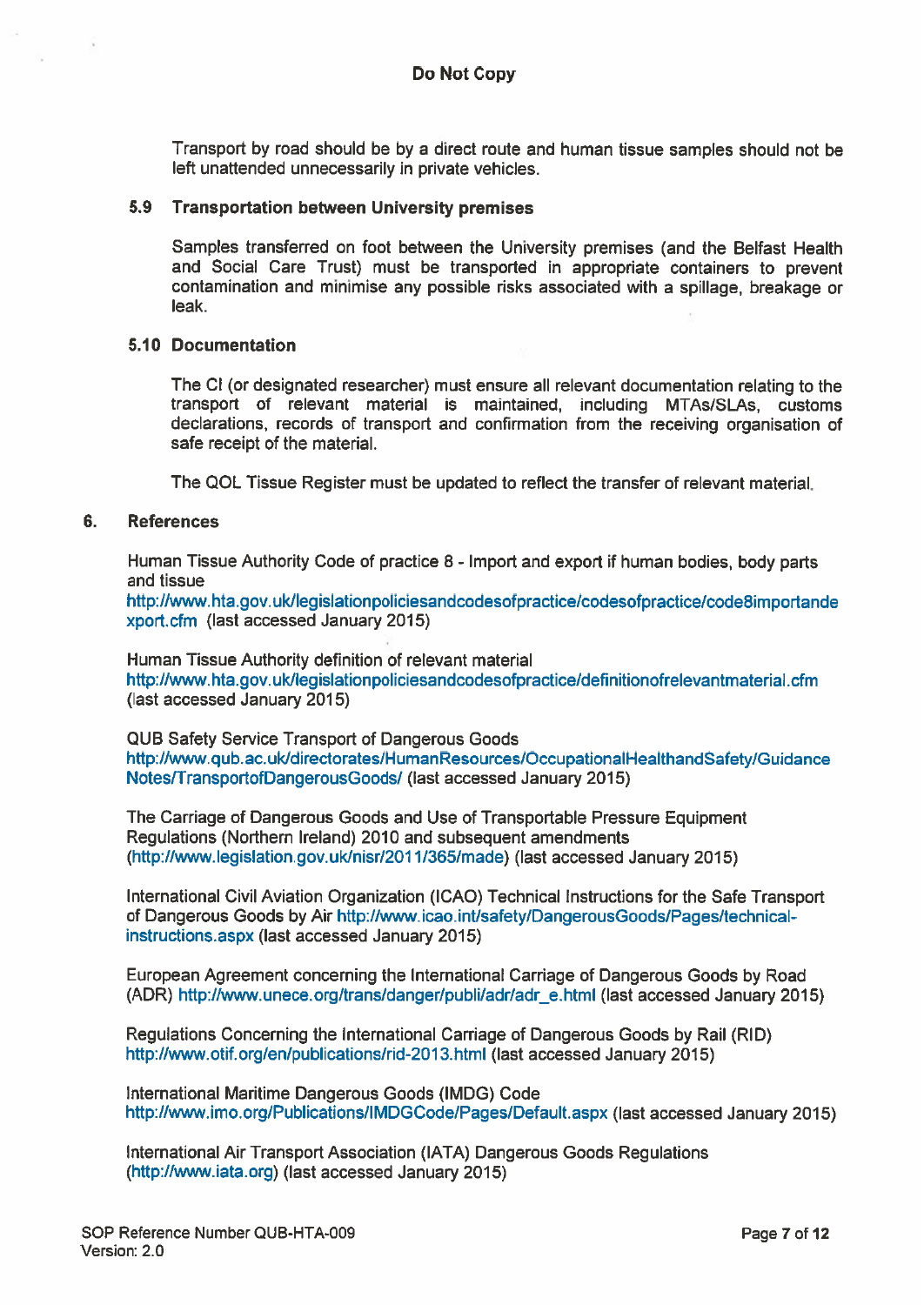# 7. Appendices

Appendix 1 Indicative List of Category A Infectious Substance;<br>Appendix 2 Category B Infectious Substances - Summary Tran Appendix <sup>2</sup> Category <sup>B</sup> Infectious Substances - Summary Transportation Requirements; Appendix 3 Dry Ice - Summary Transportation Requirements.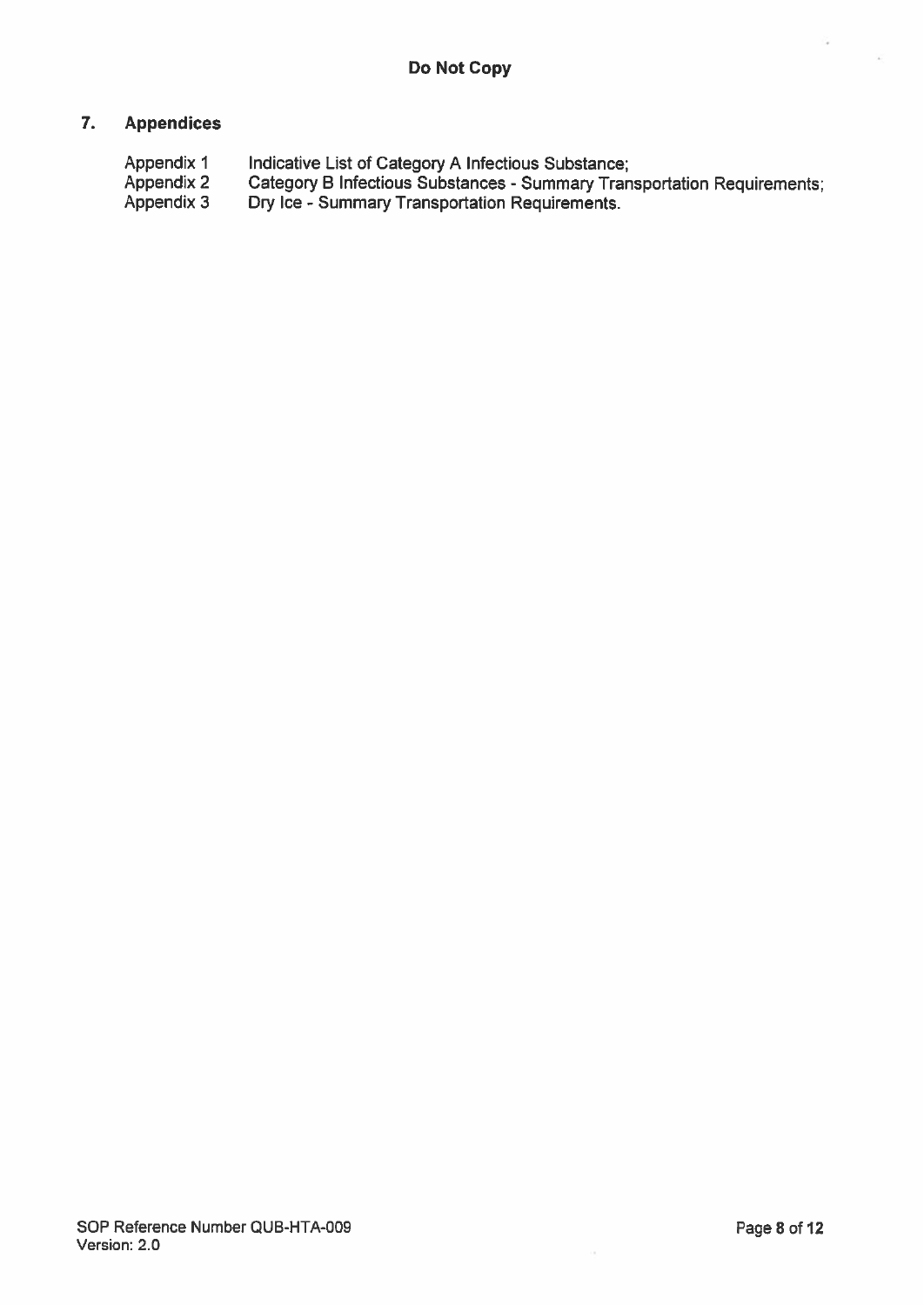# Do Not Copy

#### QUB-HTA-009 Appendix 1

# Category A Infectious Substances, Affecting Humans — UN2814

| Infectious substances affecting humans Bacillus anthracis (cultures only)      |
|--------------------------------------------------------------------------------|
| Brucella abortus (cultures only)                                               |
| Brucella melitensis (cultures only)                                            |
| Brucella suis (cultures only)                                                  |
| Burkholderia mallei - Pseudomonas mallei - Glanders (cultures only)            |
| Burkholderia pseudomallei - Pseudomonas pseudomallei (cultures only)           |
| Chlamydia psittaci - avian strains (cultures only)                             |
| Clostridium botulinum (cultures only)                                          |
| Coccidioides immitis (cultures only)                                           |
| Coxiella burnetii (cultures only)                                              |
| Crimean-Congo hemorrhagic fever virus                                          |
| Dengue virus (cultures only)                                                   |
| Eastern equine encephalitis virus (cultures only)                              |
| Escherichia coli, verotoxigenic (cultures only)                                |
| Ebola virus                                                                    |
| <b>Flexal virus</b>                                                            |
| Francisella tularensis (cultures only)                                         |
| <b>Guanarito virus</b>                                                         |
| Hantaan virus                                                                  |
| Hantaviruses causing hemorrhagic fever with renal syndrome #                   |
| <b>Hendra virus</b>                                                            |
| Hepatitis B virus (cultures only)                                              |
| Herpes B virus (cultures only)                                                 |
| Human immunodeficiency virus (cultures only)                                   |
| Highly pathogenic avian influenza virus (cultures only)                        |
| Japanese Encephalitis virus (cultures only)                                    |
| Junin virus                                                                    |
| Kyasanur Forest disease virus                                                  |
| Lassa virus                                                                    |
| Machupo virus                                                                  |
| Marburg virus                                                                  |
| Monkeypox virus                                                                |
| Mycobacterium tuberculosis (cultures only)                                     |
| Nipah virus                                                                    |
| Omsk hemorrhagic fever virus                                                   |
| Poliovirus (cultures only)                                                     |
| Rabies virus (cultures only) $\ddagger$                                        |
| Rickettsia prowazekii (cultures only)<br>Rickettsia rickettsii (cultures only) |
| Rift Valley fever virus (cultures only) $\ddagger$                             |
| Russian spring-summer encephalitis virus (cultures only)                       |
| Sabia virus                                                                    |
| Shigella dysenteriae type 1 (cultures only)                                    |
| Tick-borne encephalitis virus (cultures only)                                  |
| Variola virus                                                                  |
| Venezuelan equine encephalitis virus                                           |
| West Nile virus (cultures only)                                                |
| Yellow fever virus (cultures only)                                             |
| Yersinia pestis (cultures only)                                                |
|                                                                                |

Ý,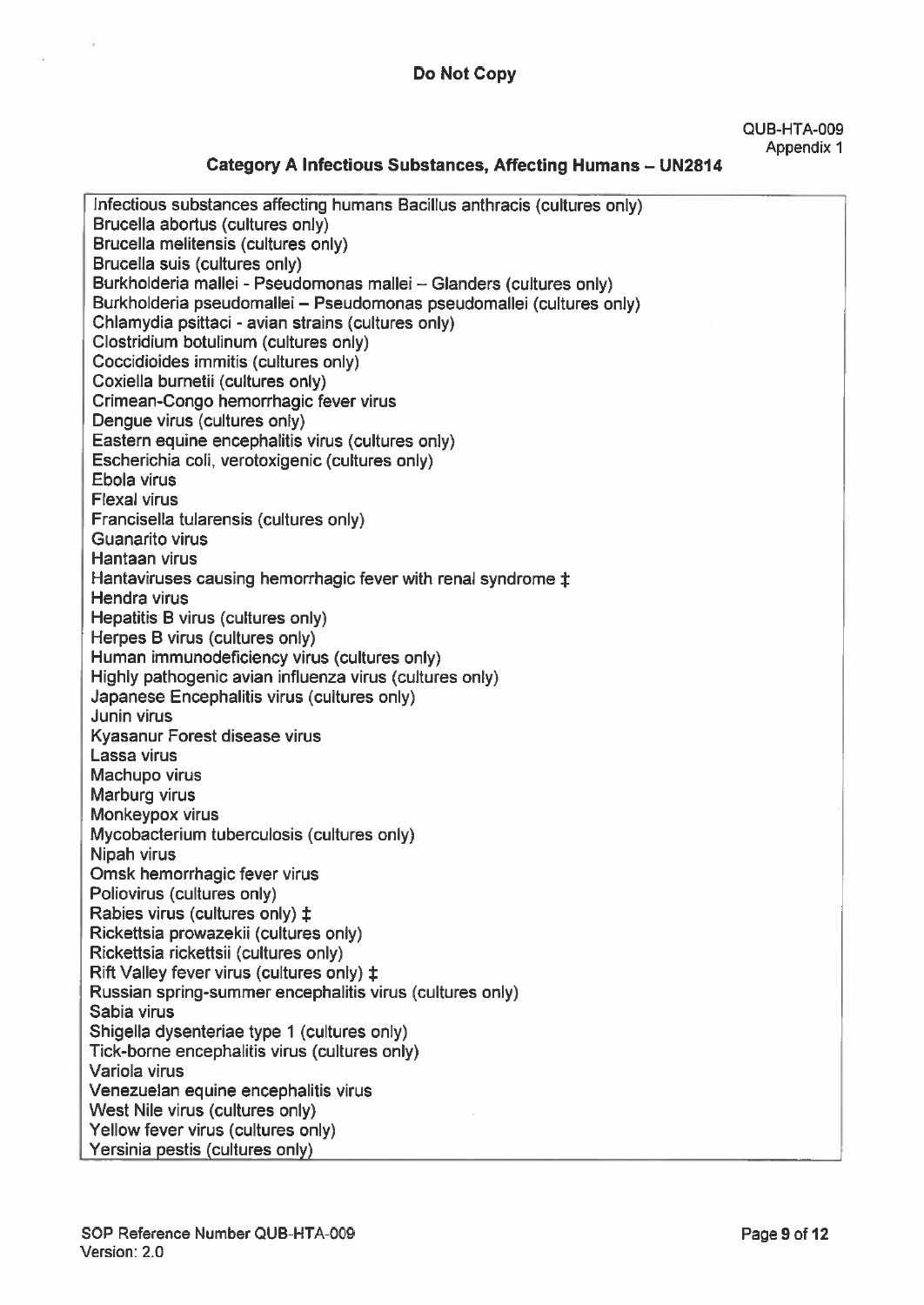# Infectious Substance Category B - Transportation Requirements Summary\*

\*Packing Instruction 650 should be referred to for detailed instructions.

| <b>Classification</b>              | Class 6.2                                                                                                                                                                                                                                                                                   |
|------------------------------------|---------------------------------------------------------------------------------------------------------------------------------------------------------------------------------------------------------------------------------------------------------------------------------------------|
| <b>UN Number</b>                   | <b>UN 3373</b>                                                                                                                                                                                                                                                                              |
| <b>Shipping Name</b>               | Infectious Substance Category B                                                                                                                                                                                                                                                             |
| <b>Packing</b>                     | PI 650                                                                                                                                                                                                                                                                                      |
| <b>Instruction</b>                 |                                                                                                                                                                                                                                                                                             |
| Packaging<br><b>Requirements</b>   | The packaging must be of adequate strength to withstand the mode of<br>transport chosen (including manual or mechanical handling) and the material<br>must be packaged in such a manner as to prevent any deterioration or<br>contamination that might be caused by conditions of transport |
|                                    | Primary receptacles must be placed in secondary packing in such a way that<br>under normal transport conditions they cannot break or leak their contents into<br>the secondary packaging                                                                                                    |
|                                    | <b>For liquid substances</b>                                                                                                                                                                                                                                                                |
|                                    | The packaging must consist of three components:                                                                                                                                                                                                                                             |
|                                    | (a) leakproof primary receptacle<br>(b) leakproof secondary packaging<br>(c) outer packaging (for transport by air the outer packaging must be<br>rigid)                                                                                                                                    |
|                                    | Absorbent material (eg cotton wool) must be placed between the primary<br>receptacle and secondary packaging in a sufficient quantity to absorb the entire<br>contents of the primary receptacle and maintain the integrity of the outer<br>packaging                                       |
|                                    | <b>For solid substances</b>                                                                                                                                                                                                                                                                 |
|                                    | The packaging must consist of three components:<br>(a) siftproof primary receptacle<br>(b) siftproof secondary packaging                                                                                                                                                                    |
|                                    | (c) outer packaging (for transport by air the outer packaging must be<br>rigid)                                                                                                                                                                                                             |
|                                    | For solid samples transported and the primary receptacle must not exceed the<br>outer packaging weight limit                                                                                                                                                                                |
| <b>Packaging size</b>              | One surface of the outer packaging must have minimum dimensions of 100 x<br><b>100mm</b>                                                                                                                                                                                                    |
| <b>Packaging</b><br><b>Testing</b> | The packaging must be capable of passing a 1.2m drop test                                                                                                                                                                                                                                   |
|                                    | For transport by air, the primary receptacle or secondary packaging must be<br>capable of withstanding without leakage an internal pressure of 95 kPa                                                                                                                                       |
| <b>Quantity Limits</b>             | For liquid substances the primary receptacle cannot contain more than 1 litre                                                                                                                                                                                                               |
| (Air only)                         | and the outer packaging must not contain more than 4 litres (excluding ice, dry                                                                                                                                                                                                             |
|                                    | ice or liquid nitrogen)                                                                                                                                                                                                                                                                     |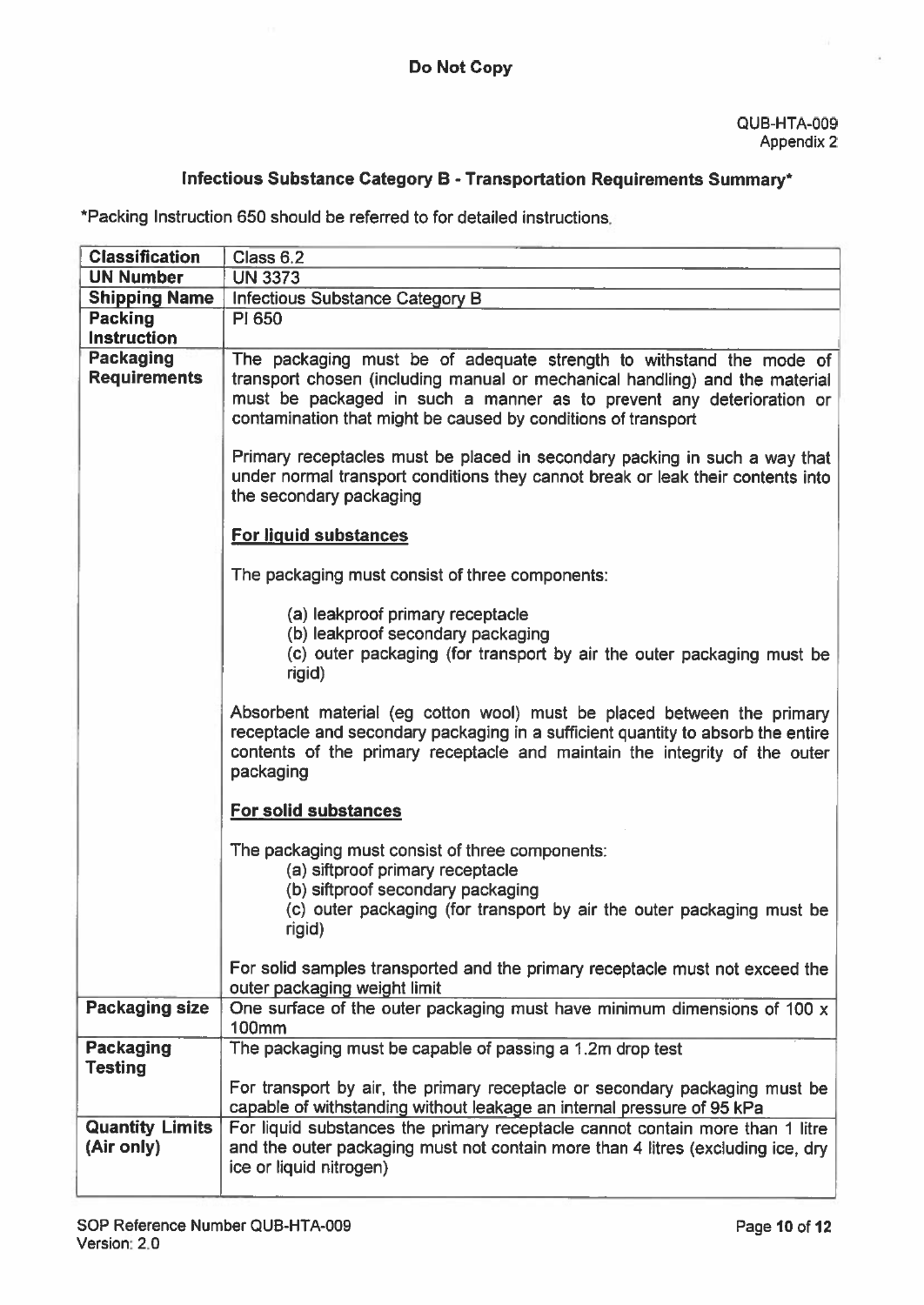# Do Not Copy

|                      | For solid substances the outer packaging must not contain more than 4<br>kilograms (excluding ice, dry ice or liquid nitrogen and not applicable to body<br>parts or organs) |
|----------------------|------------------------------------------------------------------------------------------------------------------------------------------------------------------------------|
| Labelling            | The label illustrated below must be clearly displayed on the outer packaging:                                                                                                |
|                      | <b>UN3373</b>                                                                                                                                                                |
|                      | The package surface must be a contrasting colour to the background of the<br>mark                                                                                            |
|                      | Each side of the mark must have a length of at least 50mm, the width of the<br>line must be at least 2mm and the letters and numbers at least 6mm high                       |
|                      | The term 'BIOLOGICAL SUBSTANCE, CATEGORY B', must be marked<br>adjacent to the label and the letters must be at least 6mm high                                               |
|                      | The name, address and contact details of the sender and the recipient must be<br>clearly visible (including emergency contact details if applicable)                         |
| <b>Documentation</b> | For transport by air an itemised list of contents must be included between the<br>secondary and outer packaging                                                              |
|                      | Other documentation such as Air Waybill, Shipper's Declaration or customs<br>declaration to be completed as required                                                         |

 $\epsilon_{\rm max}$